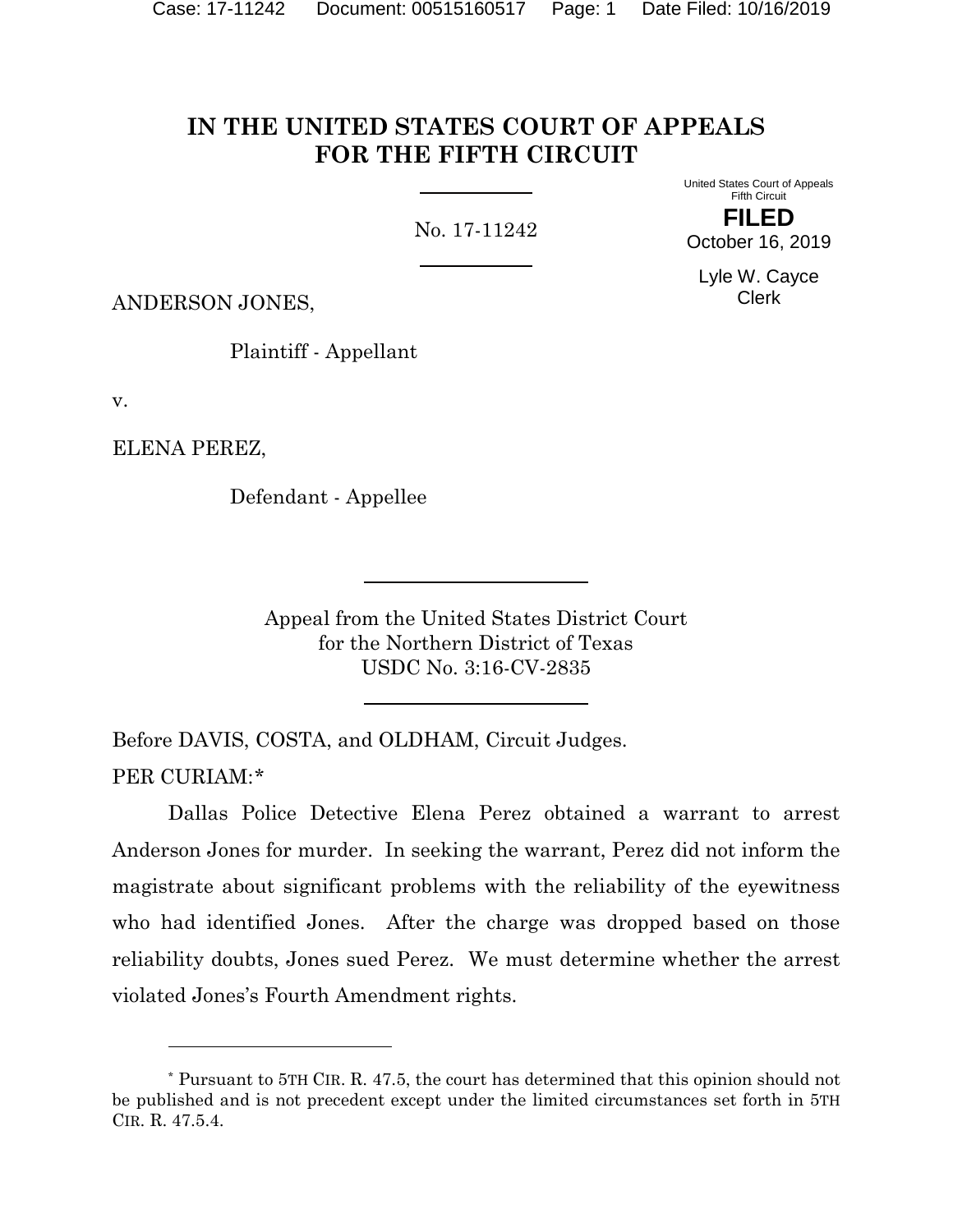I.

Leonardo Ortega was closing up the Subway sandwich shop where he worked when two men entered with their faces covered. One aimed a gun at Ortega while the other took cash from the register. After a struggle, Ortega was shot. He was pronounced dead when he arrived at the hospital.

Detective Perez was assigned to the case. Two eyewitnesses told her about a third man involved in the murder—a lookout who stood across from the shop and ran off with the other suspects. Perez's investigation stalled until an anonymous tipster called with information about the third suspect's identity. According to the tipster, Christopher Miller was bragging about being the lookout. Perez brought him in for questioning.

It soon became clear that Miller might not be the most reliable of witnesses. It appeared to Perez that he had "a low IQ," and Miller explained that he had smoked synthetic marijuana and drunk a few beers before coming to the station. Miller initially said he had nothing to do with the murder but soon began to waffle. He admitted—occasionally backtracking—that he was there that night. He told Perez that two men he often saw selling drugs at an apartment complex near the murder scene had asked him to watch while they robbed the Subway. Miller knew them only by their nicknames: K.T. and Weezy. It was K.T., he said, who pulled the trigger. Miller's description of the murder was consistent with what three witnesses had said the night of the crime. He left the police station that night.

The next morning, a few officers took Miller and his brother to the apartment complex to see if they could find K.T. It is unclear who ultimately made the identification, but the officers soon learned that K.T. was Anderson Jones, the plaintiff in this case. A few officers took Miller back to meet again with Detective Perez while a few others tailed Jones.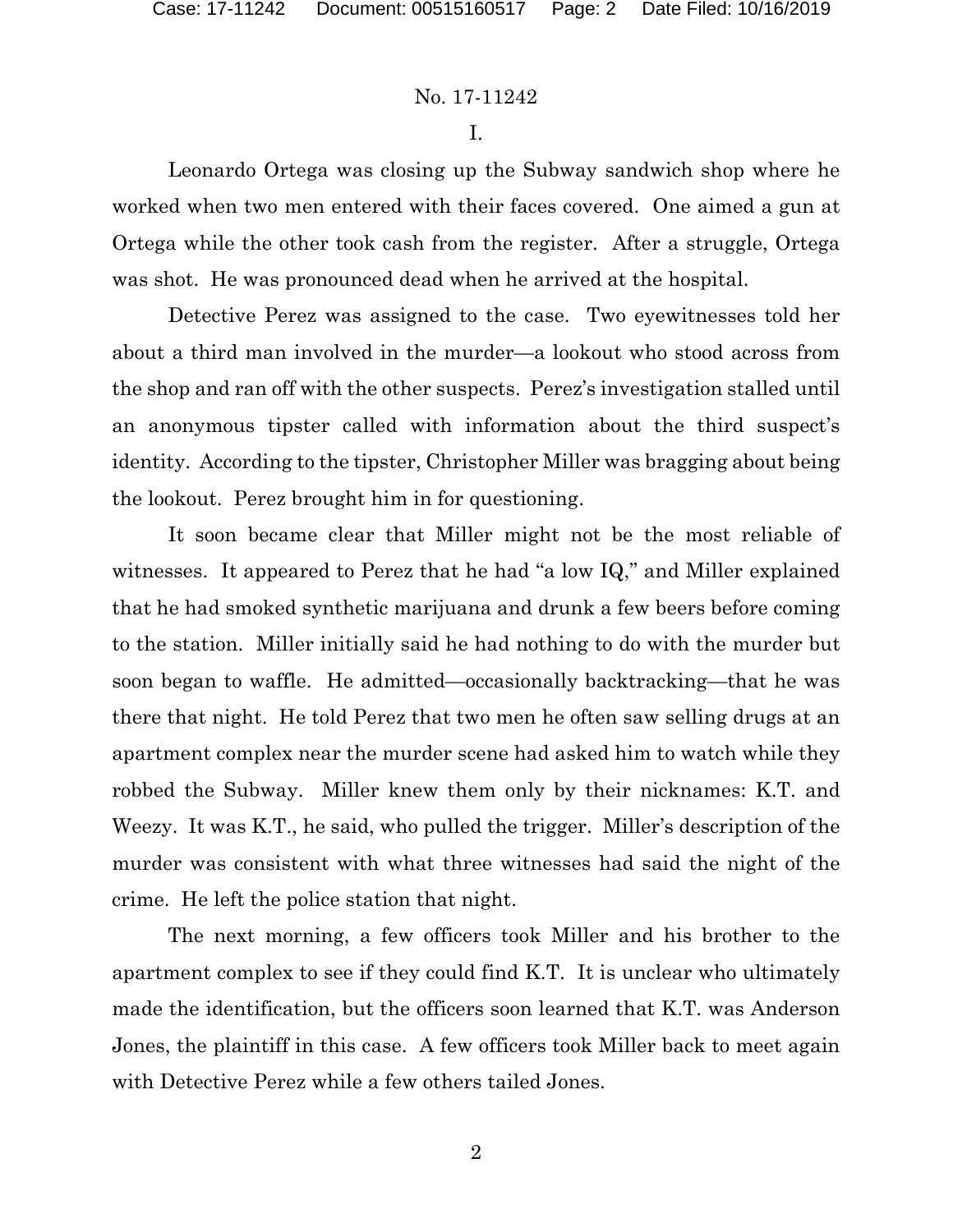Those officers say Jones committed a Texas Transportation Code violation when he walked in the street instead of using a sidewalk. So when Jones got in a friend's car, the officers pulled him over. The officers could smell marijuana during the stop, and a search of Jones's backpack uncovered some, along with a scale and some baggies. They arrested Jones for marijuana possession and brought him in.

While detained, Jones admitted that his nickname was K.T. but denied any involvement in Ortega's murder. He said he was with his girlfriend throughout that evening. But when Perez contacted Jones's supposed alibi, she told a different story. She said she picked Jones up that night from a bus stop near the Subway. Jones was jailed on the drug charge.

Perez returned to questioning Miller. He was obviously distressed and threatened to commit suicide several times. He even attempted to strangle himself with his own shirt and had to be restrained. But he eventually repeated the story he had told Perez the previous night, albeit with some difficulty and with the aid of a few prompts from Perez. Perez decided that she should conduct a photo lineup to see if Miller could identify Jones as K.T. Another D.P.D. officer showed Miller six photographs, one at a time, and asked whether the person pictured killed Ortega. Miller answered "yes" to three of the photographs—one of Jones and two of uninvolved individuals. He explained that he thought the three he picked out all looked like the same person. Perez returned with a single photo of Jones and asked "Who's that?" Miller answered, "That's K.T."

Over the course of the two interviews, a number of inconsistencies appeared in Miller's story. He first said he was by the sidewalk directly in front of a store adjacent to the murder scene. But after Perez informed Miller that video evidence contradicted him, he said he was in the parking lot by a tree. Though he ultimately told Perez that K.T. and Weezy fled on foot, he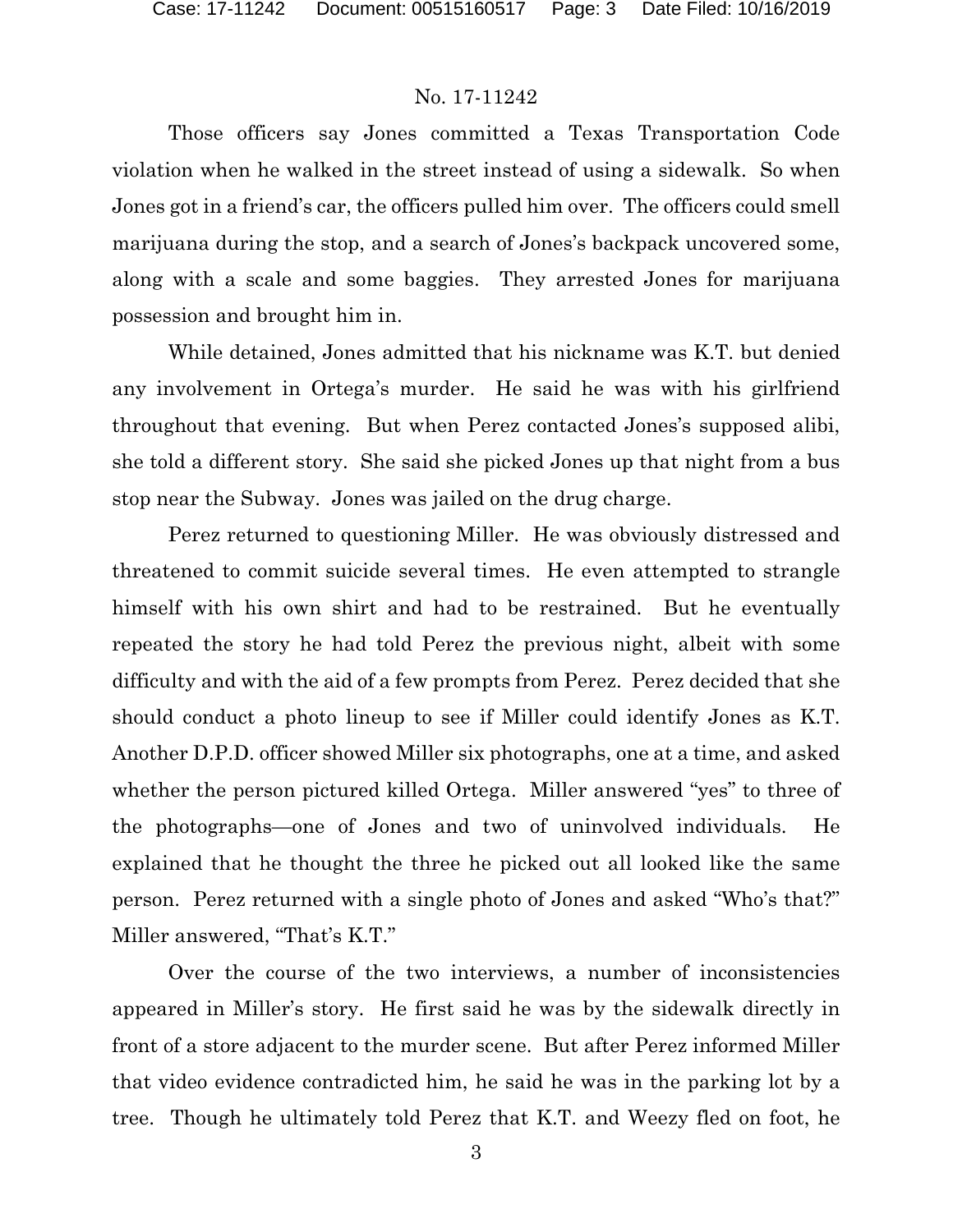initially claimed that they drove away from the scene. At one point he even suggested his mother was at the scene of the crime. And some of his statements were contradicted by other evidence. He recalled that K.T. and Weezy were wearing t-shirts, while the official incident report explains that the suspects were wearing black hoodies. He said K.T. and Weezy dragged Ortega out of the store and shot him there, but the evidence suggests they shot Ortega inside the store. He said the murder weapon was a 9mm pistol, when it was a revolver.

Despite these inconsistencies, Perez used Miller's statements to obtain an arrest warrant against Jones for capital murder. In her probable cause affidavit, Perez explained that Miller had confessed to participating in and planning the offense, that Miller stated that "Jones shot and killed" Ortega, and that Miller "picked . . . Jones from a photo line up as the person with the gun[] who planned and participated in the offense." She also said that she had interviewed Jones and that he was "uncooperative." The warrant was issued and Jones, already detained the day before on the marijuana charge, was booked on the murder charge. His bail was set at \$1,000,000.

Several days later, a few of Perez's superiors learned about her handling of the case. They were particularly concerned that Miller had selected three of the six photos he was shown in the initial lineup and that Perez had corroborated that lineup by showing Miller a single photo of Jones. After reviewing her interviews of Miller, they recommended that the capital murder charge be dropped. It was. Four days later, Jones was released from jail on a personal recognizance bond for his marijuana charge.

The Dallas Police Department investigated Perez's handling of the case. It determined that she had improperly conducted a one-photograph lineup and that she had "entered inaccurate and incomplete information" in her probable cause affidavit. The Deputy Chief testified that a lineup in which the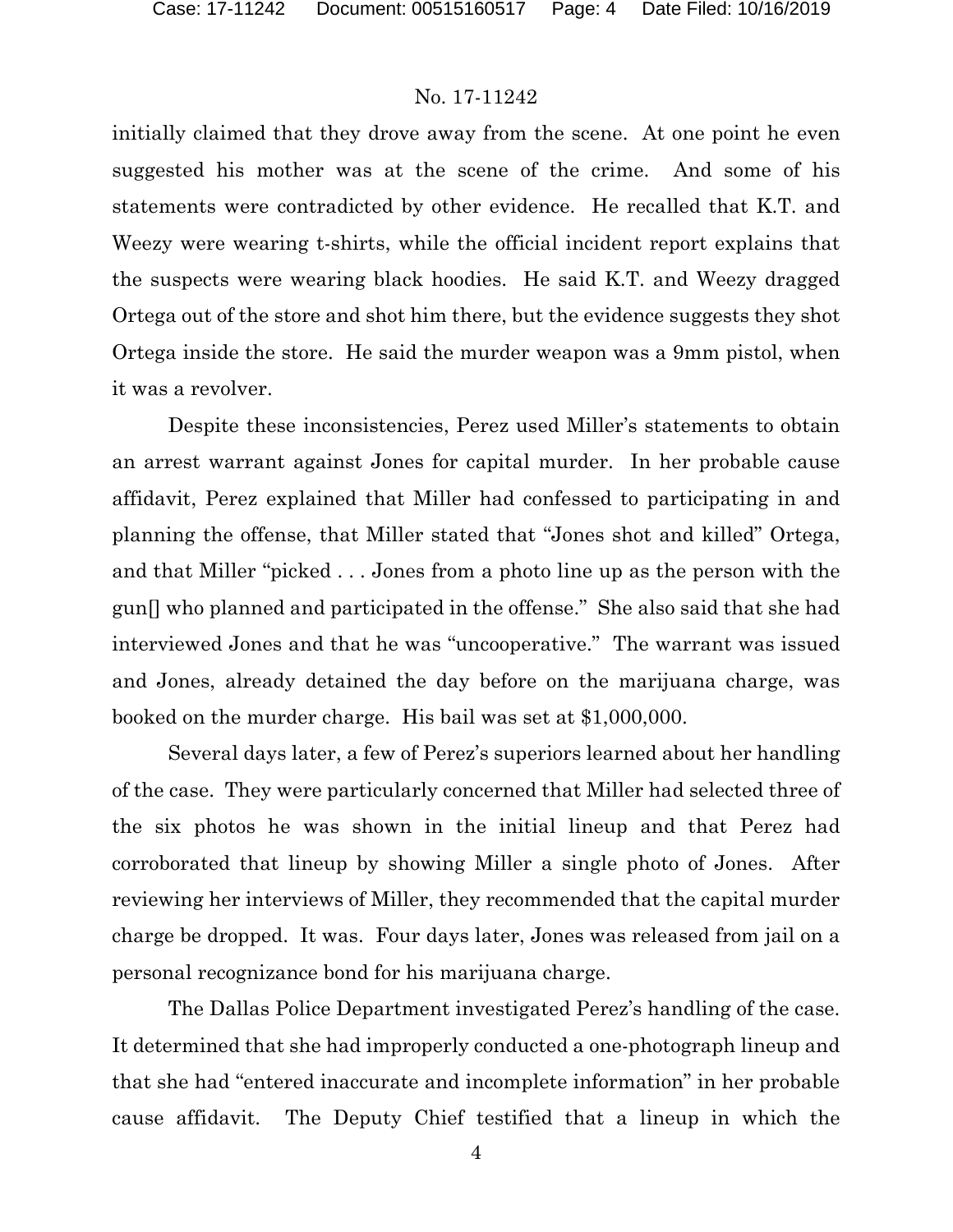informant selects half of the pictures is "basically null and void." Ultimately, Perez was suspended from the force for ten days and removed from the homicide division.

Jones then filed this suit against Perez, alleging that his Fourth and Fourteenth Amendment rights were violated when he was arrested for capital murder. Perez claimed that, even if Jones's rights had been violated, she was entitled to qualified immunity. The district court determined that Jones had not suffered a violation of his constitutional rights and granted Perez summary judgment.

### II.

This court reviews a "district court's grant of summary judgment de novo, applying the same standard as the trial court." *Brewer v. Hayne*, 860 F.3d 819, 822 (5th Cir. 2017). The two-step qualified immunity inquiry is familiar: First we determine whether the facts, taken in the light most favorable to the plaintiff establish a violation of a constitutional right. *Saucier v. Katz*, 533 U.S. 194, 201 (2001). We then ask whether the defendant's actions were nonetheless reasonable in light of the clearly established law at the time of her conduct. *Pearson v. Callahan*, 555 U.S. 223, 243–44 (2009). Once the defense is asserted, it is the plaintiff's burden to show that the defendant is not entitled to it. *Hathaway v. Bazany*, 507 F.3d 312, 319 (5th Cir. 2007).

# A.

On his Fourth Amendment claim, Jones argues that by glossing over the dubious nature of Miller's identification of Jones in her probable cause affidavit and by failing to alert the magistrate that Miller's reliability was seriously in doubt, Perez violated his Fourth Amendment rights when she arrested him for capital murder. The parties agree that the typical analysis in these circumstances would require Jones to show genuine issues of material fact on 1) whether Perez knowingly, or with reckless disregard for the truth, provided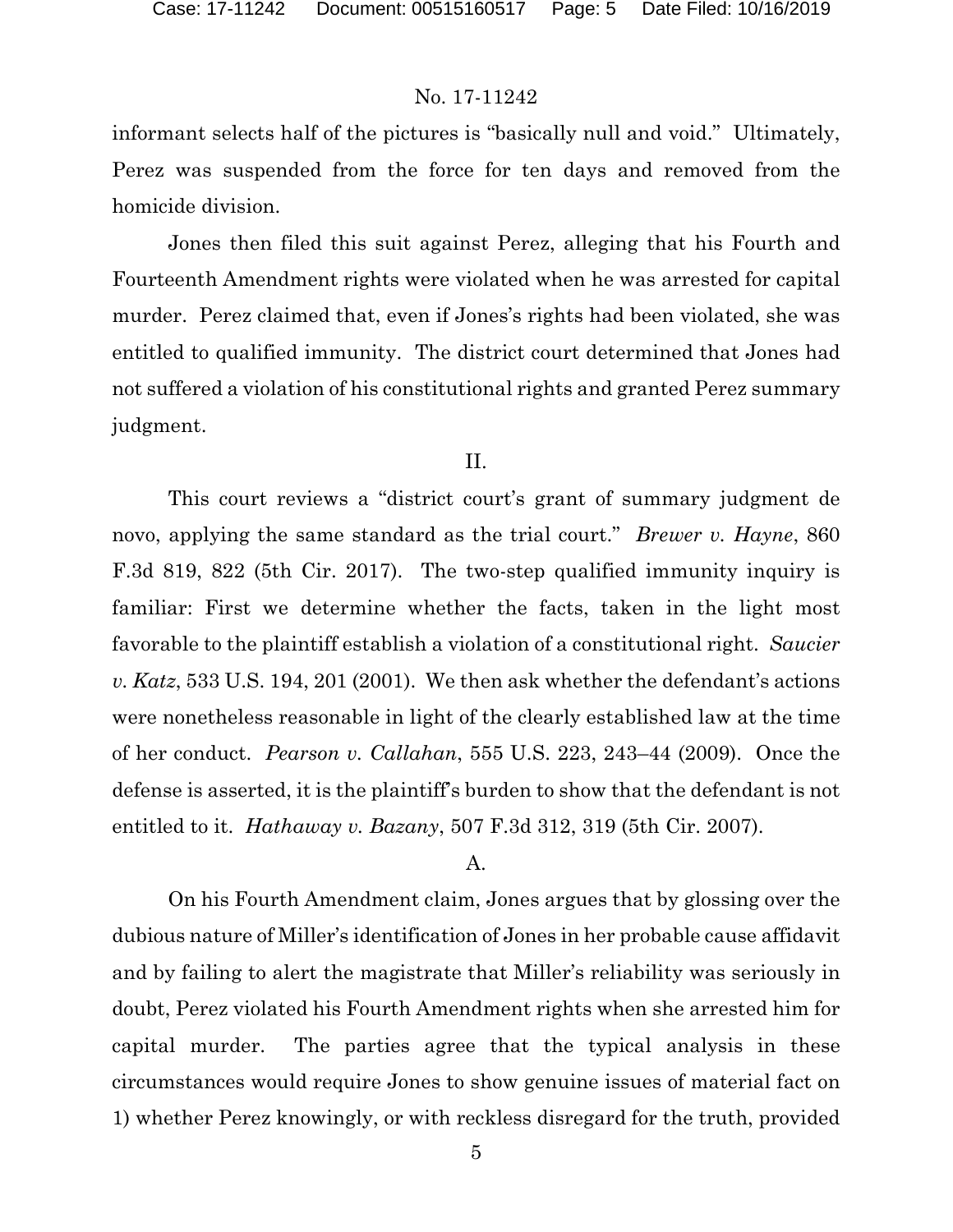the magistrate with false information; and 2) whether after reconstructing Perez's probable cause affidavit by excising the falsehoods and inserting the material omissions, the warrant would be unsupported by probable cause. In other words, did Perez lie to the magistrate and, if so, were those lies necessary to obtain the warrant?

That test is taken from *Franks v. Delaware*, 438 U.S. 154 (1978). Although that case announced a standard for determining when evidence should be suppressed because it was uncovered during the execution of a search warrant obtained by misleading the magistrate, it has been applied outside the suppression and search warrant contexts to cases like this one. *See Freeman v. Cty. of Bexar*, 210 F.3d 550, 553 (5th Cir. 2000). The district court thus dutifully marched through the *Franks* inquiry. It agreed with Jones that Perez's probable cause affidavit was problematic and assumed that certain facts she omitted should have been included. Step one done, the court set out to determine whether Perez's misleading statements were necessary to get the arrest warrant. As *Franks* instructs, the court reconstructed the affidavit to contain six material facts: 1) Perez received a tip suggesting Miller's involvement; 2) Miller confessed to planning and participating in the offense; 3) Miller said "K.T." shot Ortega; 4) Miller has a low I.Q. and had a beer and smoked synthetic marijuana prior to his initial interview; 5) "Miller's account of the crime was inconsistent and, at times, inaccurate"; and 6) Miller picked three photos, including Jones's, out of a six-photo lineup as the person who shot and killed Ortega, and later identified Jones in a single-photo lineup. The district court then concluded that this was enough to create probable cause.

But this whole process is a bit academic when *Franks* is applied to civil cases. Because "a warrant is not a prerequisite to a lawful arrest," the ultimate inquiry for a Fourth Amendment false arrest claim is whether the arrest was reasonable. *United States v. Morris*, 477 F.2d 657, 663 (5th Cir. 1973); *see also*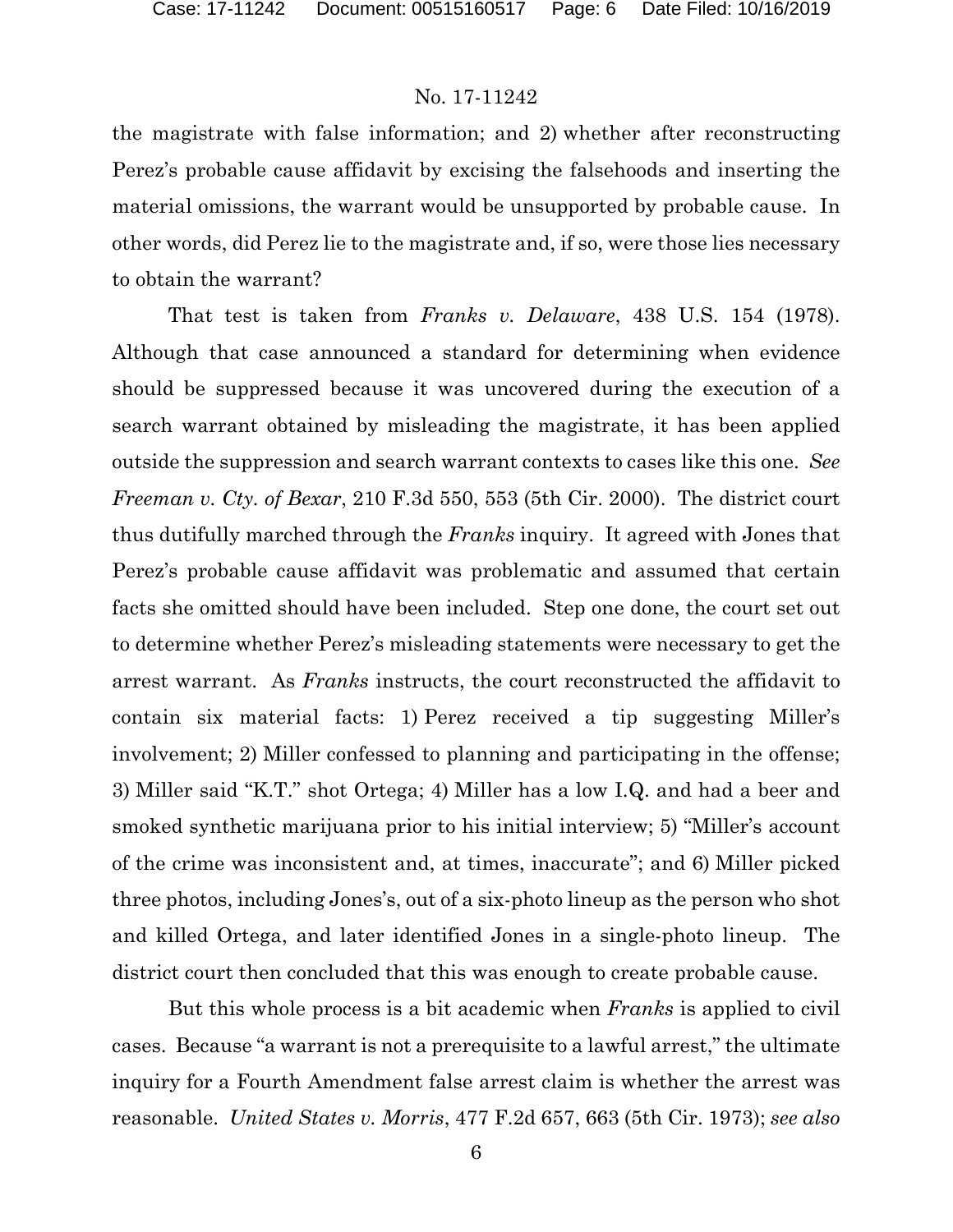# No. 17-11242

*Graves v. Mahoning Cty.*, 821 F.3d 772, 775 (6th Cir. 2016) ("To establish a cognizable Fourth Amendment claim, the plaintiff[] must show a violation not of the *Warrant Clause* but of the *Reasonableness Clause*."). And an arrest is reasonable when "there is probable cause to believe that a criminal offense has been or is being committed," warrant or no warrant. *Devenpeck v. Alford*, 543 U.S. 146, 152 (2004). That is why our court has, in civil suits challenging arrests,[1](#page-6-0) applied a third step after completing the traditional *Franks* analysis. It asks whether "any reasonably competent officer possessing the information each officer had at the time [s]he swore [her] affidavit could have concluded that a warrant should issue." *Freeman*, 210 F.3d at 553. This inquiry is the ultimate liability question in a false arrest case: Did the officer have information establishing probable cause, whether or not that information was included in the warrant?

So whether the district court properly reconstructed the affidavit or correctly determined that the reconstruction supported a finding of probable cause is beside the point if Perez, at the time she swore out her affidavit, had probable cause to believe Jones had committed the murder. She did. Perez knew that Miller, who said he had witnessed the murder, pointed the finger at someone named K.T. Other witnesses corroborated some of the information he provided about how the murder occurred. And Jones admitted his nickname was K.T., which reduced the importance of the photo identification and put the focus on whether Miller reliably identified K.T. as the murderer. Perez also knew that Jones gave a false alibi. In addition to showing that Jones had been

<span id="page-6-0"></span>**<sup>1</sup>** Civil *"Franks*" cases involving search warrants are different and remain focused on the warrant because the Supreme Court has read the Fourth Amendment to require a warrant for many searches. The Constitution does not require a warrant for an arrest. *See, e.g.*, *Atwater v. City of Lago Vista*, 532 U.S. 318 (2001).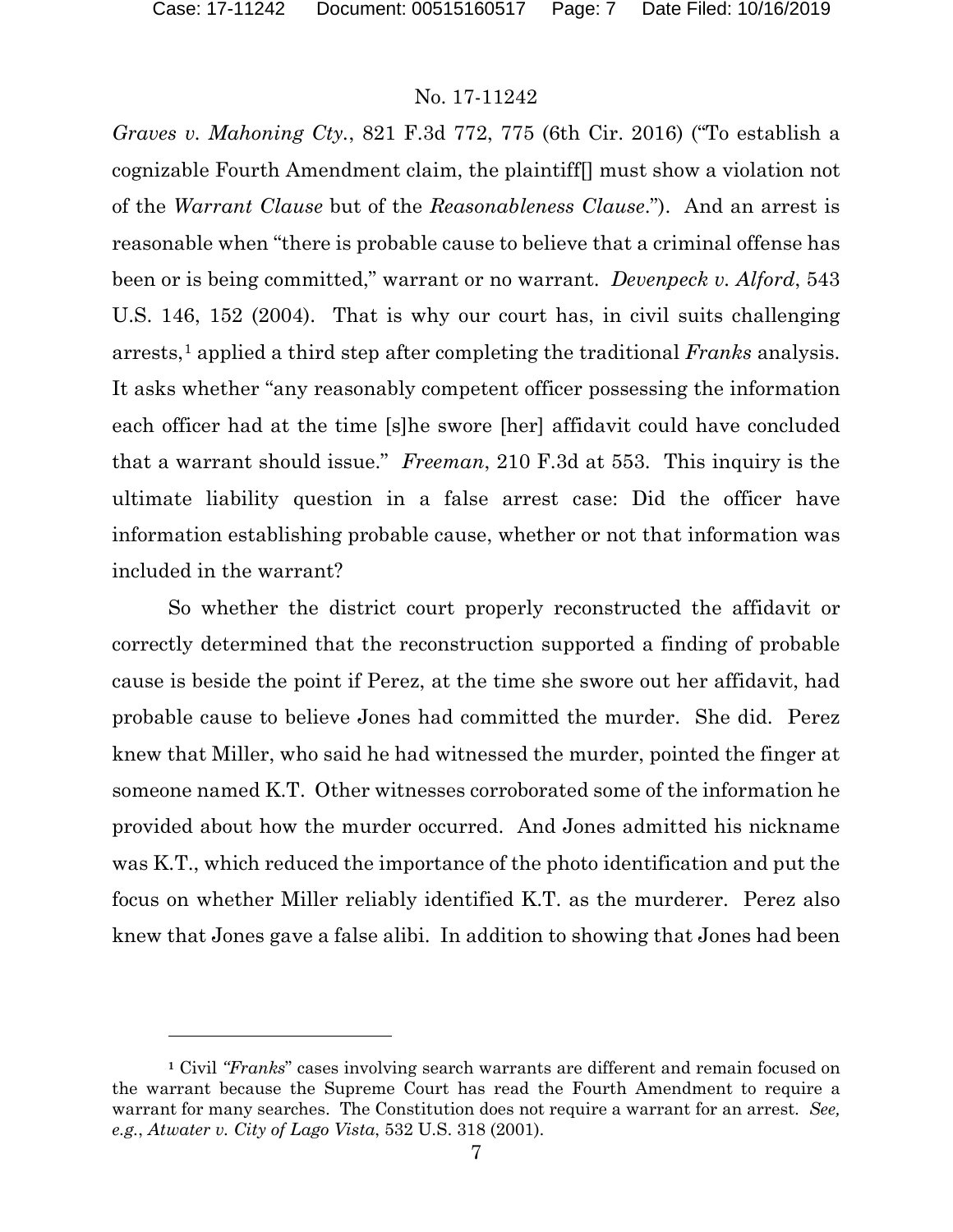### No. 17-11242

dishonest about where he was on the night of the murder, his girlfriend statement's placed Jones near the crime scene.

These facts are enough to clear the probable cause bar. That standard does not require that the officer believe that it is more likely than not that the suspect committed the offense. *See United States v. Watson*, 273 F.3d 599, 602 (5th Cir. 2001). Instead, the officer must reasonably believe there was a "fair probability" he did. *Piazza v. Mayne*, 217 F.3d 239, 246 (5th Cir. 2000) (per curiam) (quotation omitted). That fair probability of criminal conduct usually exists just from the statement of a single eyewitness, assuming no reliability concerns.[2](#page-7-0) *See Phillips v. Allen*, 668 F.3d 912, 915 (7th Cir. 2012) ("Identification by a single eyewitness who lacks an apparent grudge against the accused person supplies probable cause for arrest."); *Curley v. Village of Suffern*, 268 F.3d 65, 70 (2d Cir. 2001) ("When information is received from a putative victim or an eyewitness, probable cause exists, unless the circumstances raise doubt as to the person's veracity[.]" (citation omitted)). The numerous problems with Miller's statement may well have reduced its reliability below the probable cause threshold, though that is a close call as the district judge believed it was still sufficient to establish probable cause. But then there is the false alibi and Jones's girlfriend's placing him near the crime. A false alibi is, of course, quite suspicious. *See House v. Bell*, 547 U.S. 518, 551 (2006). This other evidence at least partially corroborated Miller's statement and put the overall evidentiary mix back at the level of probable cause even if the information in a reconstructed affidavit would not have sufficed.

<span id="page-7-0"></span>**<sup>2</sup>** A separate body of law governs the probable cause inquiry when information comes from a confidential informant. *See Illinois v. Gates*, 462 U.S. 213, 238–39 (1983).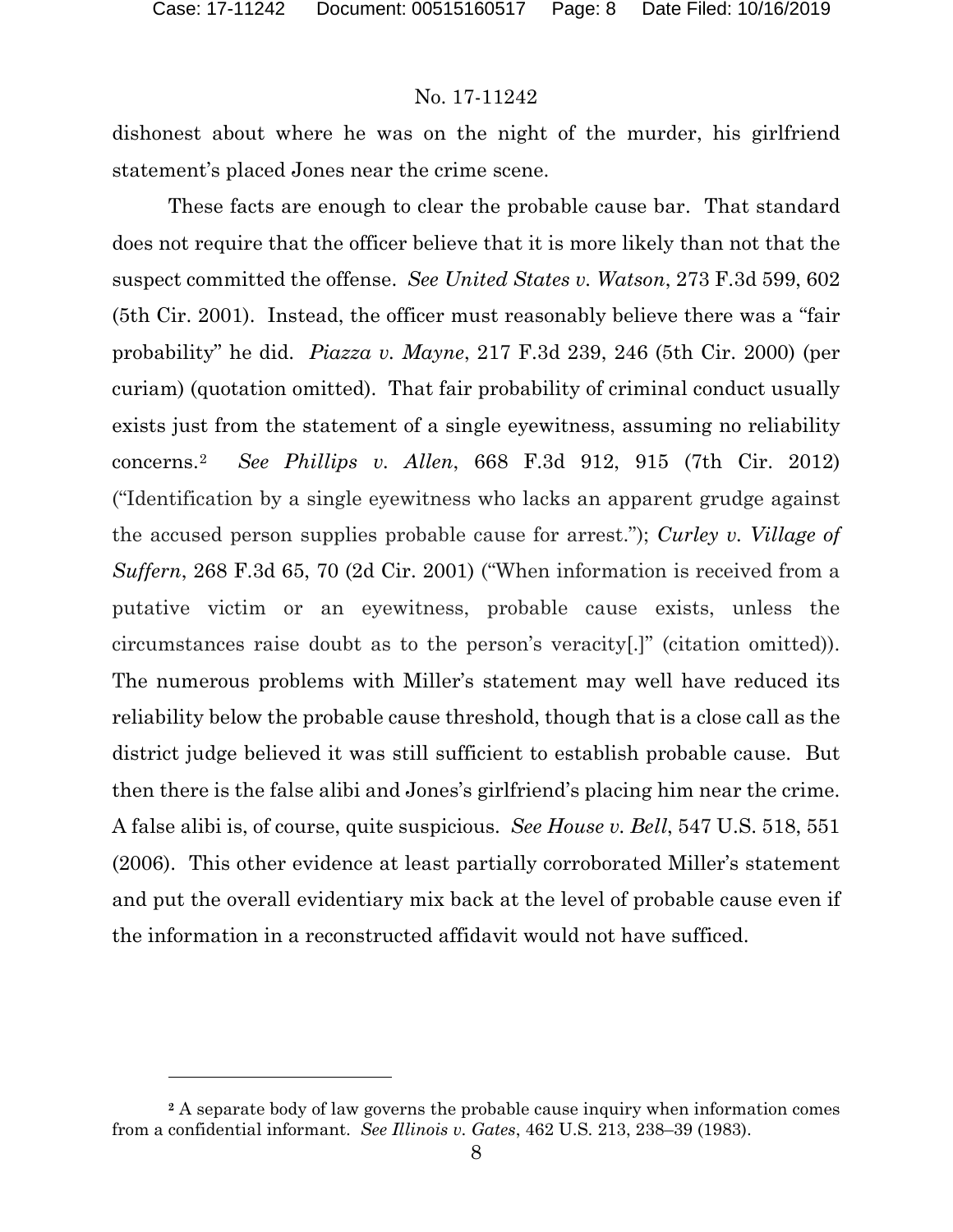# No. 17-11242

Because Perez could have reasonably believed probable cause existed when she obtained the warrant for Jones's arrest, that arrest did not violate his Fourth Amendment rights.<sup>[3](#page-8-0)</sup>

# B.

Jones also argues that the arrest violated his right to substantive due process. But the Supreme Court has warned that there is no right under the Fourteenth Amendment "to be free from criminal prosecution except upon probable cause." *Albright v. Oliver*, 510 U.S. 266, 268 (1994). Even supposing that *Albright* might not have eliminated all due process protection against an officer's allegedly unconstitutional conduct, the situations in which the Fourteenth Amendment could conceivably provide an avenue to relief would be limited. *See Cole v. Carson*, 802 F.3d 752, 771–72 (5th Cir. 2015), *vacated on other grounds sub nom. Hunter v. Cole*, 137 S. Ct. 497 (2016); *see also Manuel v. City of Joliet*, 137 S. Ct. 911, 917–18, 920 n.8 (2017). This case does not fall in that narrow class. There is no evidence, for instance, that Perez deliberately framed Jones. As we noted above, Perez reasonably believed probable cause existed to charge him with Ortega's murder. Perez may have presented the evidence against Jones in far too rosy a light, but she did not make it up out of whole cloth such that her attempt to obtain the warrant would "shock the conscience." *Cole*, 802 F.3d at 771.

<span id="page-8-0"></span><sup>&</sup>lt;sup>3</sup> As an alternative ground for summary judgment, Perez argues that the murder warrant and arrest did not cause Jones any injury because he was already detained on the drug charge. Jones does not challenge the validity of the first arrest and he remained in jail on the drug charge for a brief time after the murder charge was dropped. Jones's response to this in the district was to point out that the murder charge resulted in a bond of \$1 million, though he did not produce evidence about what the bond would have been just for the drug charge (the record does indicate that Jones was ultimately released on a personal recognize bond). Because we find Perez had probable cause for the second arrest, we need not address this alternative argument.